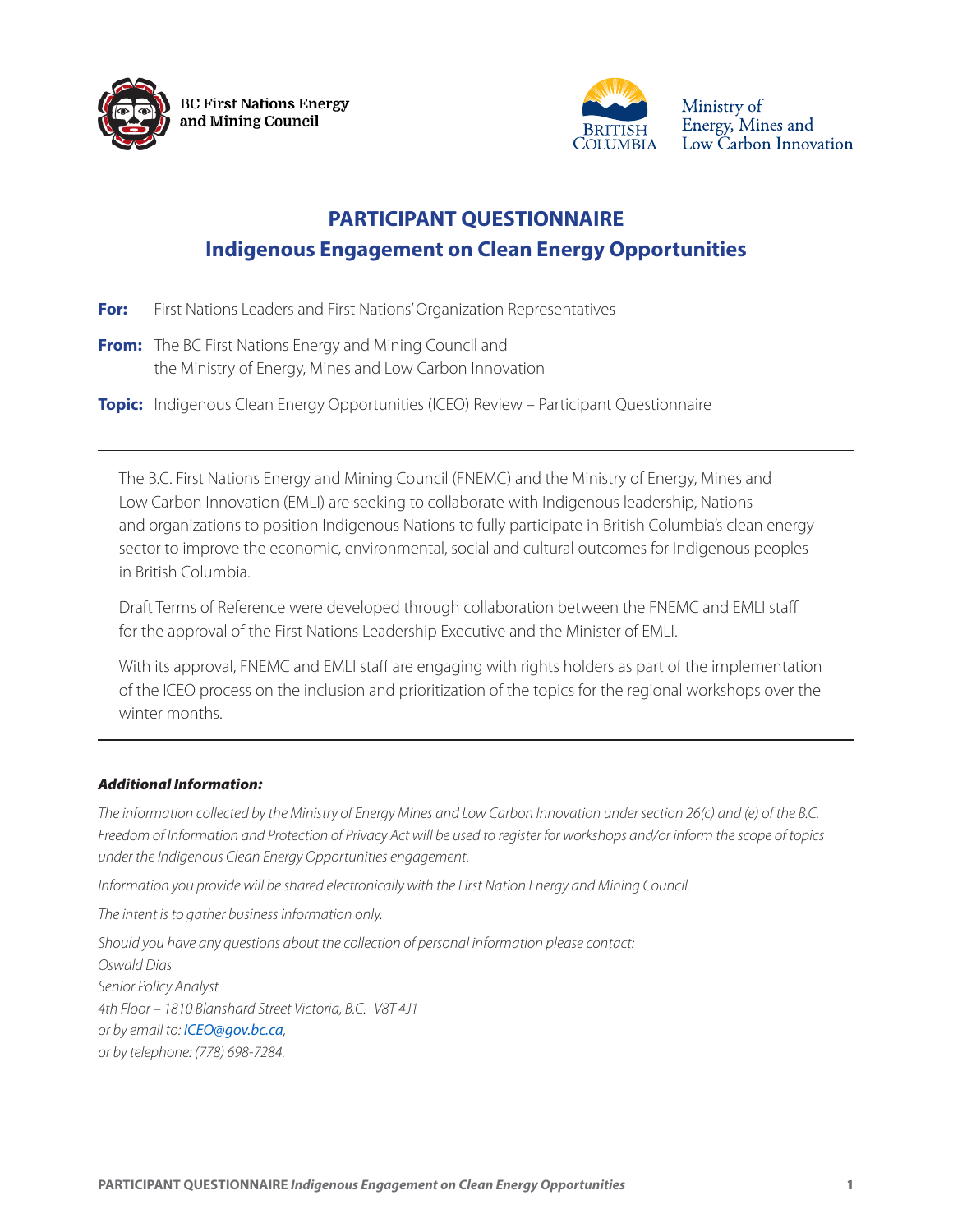## **The responses that you provide to the following questions will help to inform the development of each of those regional workshops.**

**1.** Of the preliminary topics for engagement, which are you most interested in knowing more about? Please check all that apply.

| Infrastructure ownership                                                                                                    | <b>Economic development</b>                                                                                                                                                                                                                                                                  | <b>Diesel transition</b>                                                                      |
|-----------------------------------------------------------------------------------------------------------------------------|----------------------------------------------------------------------------------------------------------------------------------------------------------------------------------------------------------------------------------------------------------------------------------------------|-----------------------------------------------------------------------------------------------|
| Indigenous interest in the<br>ownership of transmission lines,<br>independent power generation<br>and/or local distribution | Co-development of strategic<br>market analysis to inform<br>individual rights holders economic<br>development planning around<br>clean energy resources and<br>technologies (e.g. clean electricity,<br>bio-gases, bio-fuels) and<br>technologies and electric vehicle<br>charging stations) | Transition from diesel to<br>renewable power generation<br>in remote communities <sup>1</sup> |
| <b>Past Infringement</b>                                                                                                    | <b>Revenue sharing</b>                                                                                                                                                                                                                                                                       | <b>Indigenous utilities</b>                                                                   |
| Impacts of past energy<br>developments on Aboriginal<br>rights and title                                                    | Sharing revenue from B.C. Hydro<br>projects                                                                                                                                                                                                                                                  | Indigenous ownership and/<br>or regulation of Indigenous<br>energy utilities                  |
| <b>BC Hydro</b>                                                                                                             | <b>Strategic provincial clean policy</b>                                                                                                                                                                                                                                                     | <b>Other</b>                                                                                  |
| Governance, employment<br>and contracting                                                                                   | e.g. 100% clean energy standards<br>Cost of individual and community                                                                                                                                                                                                                         | Please see question 2                                                                         |

**2.** Are there other clean energy-related topics not listed above that you would like to participate in a discussion about?

**1** The CleanBC Remote Community Energy Strategy (RCES) is a multi-stakeholder initiative to achieve the CleanBC diesel reduction goal of reducing diesel consumption for generating electricity in remote communities by 80 per cent by 2030. This work is currently underway and more details can be found at: *[https://www2.gov.bc.ca/gov/content/industry/electricity-alternative](https://www2.gov.bc.ca/gov/content/industry/electricity-alternative-energy/community-energy-solutions/remote-community-energy-strategy-rces)[energy/community-energy-solutions/remote-community-energy-strategy-rces](https://www2.gov.bc.ca/gov/content/industry/electricity-alternative-energy/community-energy-solutions/remote-community-energy-strategy-rces)*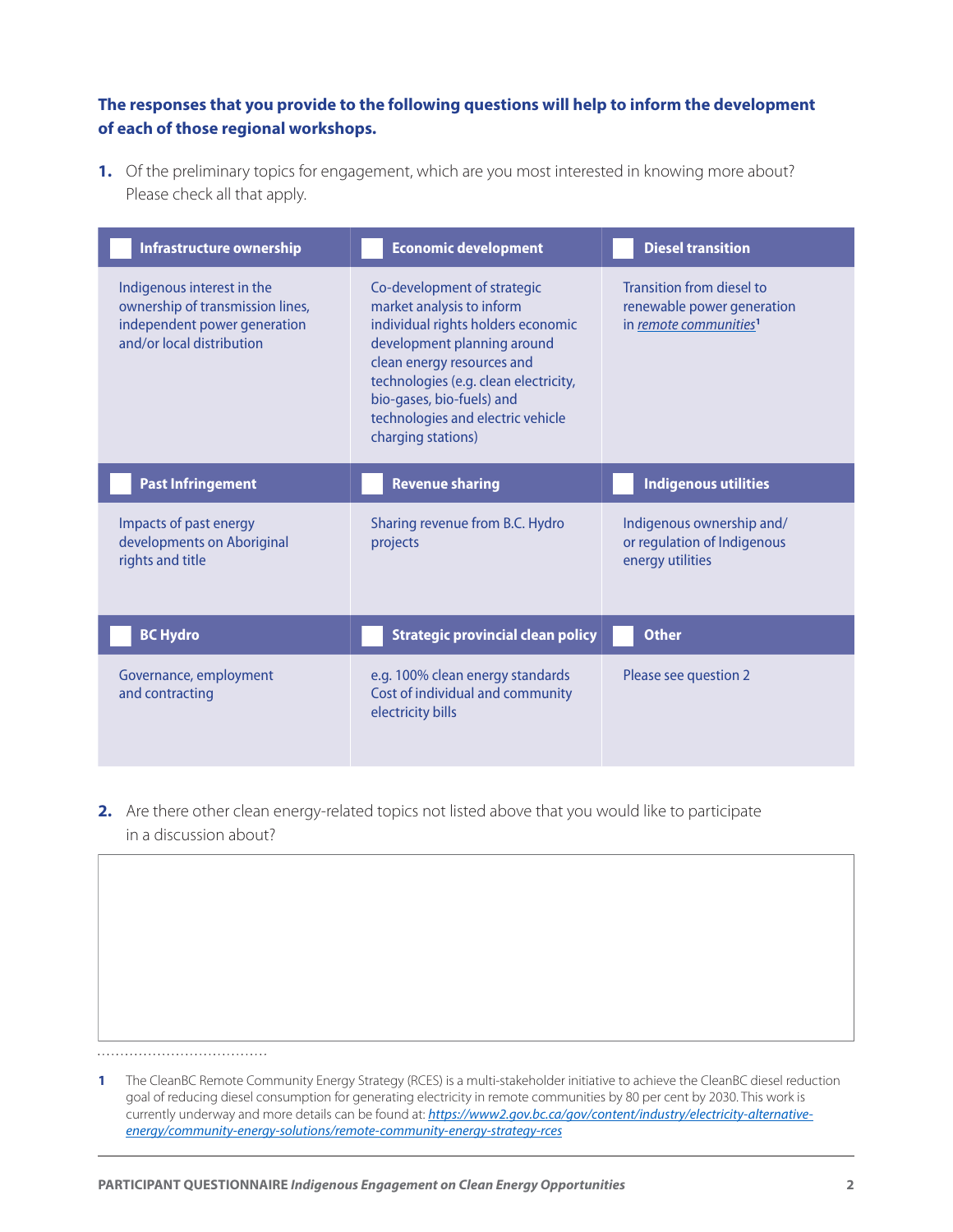3. What do you think are the most significant clean energy issues and/or opportunities for your community or organization, and why?

4. What would you like the engagement to achieve?

5. We are planning regional workshops, where in the province are you located? Please select.

- $\bigcirc$  North
- $\bigcirc$  Interior
- Central and South Coast, including Vancouver Island
- 6. Who from your community or organizations should we be engaged with?